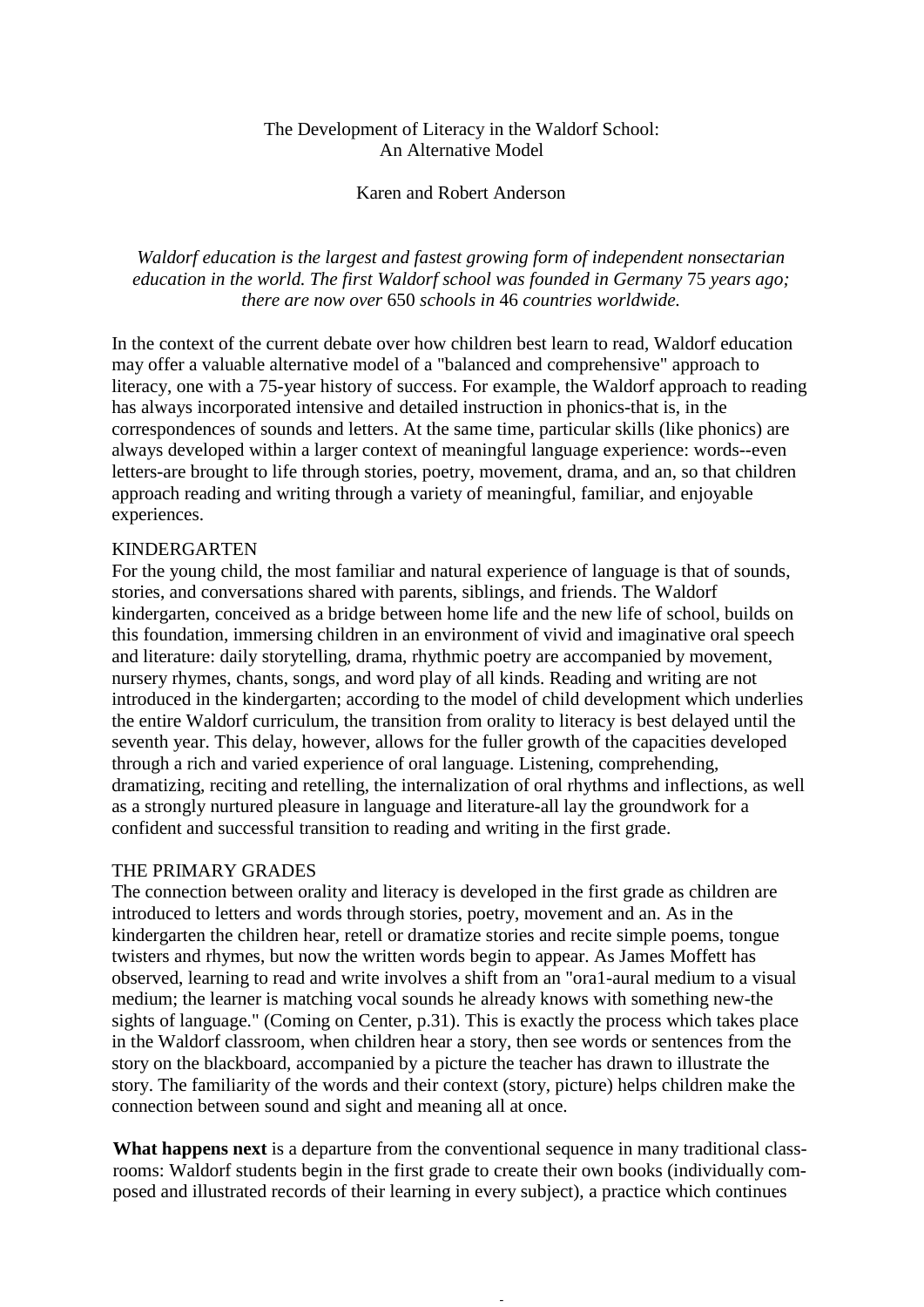throughout the grades. At first, the children copy poems or alliterative verses the teacher has written on the blackboard; gradually they begin composing their own sentences, typically summarizing an exciting moment from a story, which they may also illustrate. Thus their first experience of reading is of their own writing, their own commemoration of familiar material. In this way, reading and writing really develop simultaneously, as reciprocal activities, allowing the child to be active from the beginning, to discover 'I can put these words on my paper and then read them back to myself or to others.' (And in doing so, the child is also reliving, remembering the story). It's a distinctively continuous process which unfolds, from hearing a story, to seeing the words, to writing them (copying at first), to reading them. And at all stages, it is connected with stories, images, and experiences the children know and take pleasure in-fairy tales, fables, poems about animals, etc.

**In addition to developing literacy out of oral language experience**, Waldorf teachers also introduce children to the letters of the alphabet in a quite distinctive way, one that links their phonetic and visual qualities to the world of meaning. Throughout the first year, individual letters (all the vowels and a selection of consonants by year's end) are introduced through stories, sound, and pictures. To present the letter 'S', for example, the teacher might tell a fairy tale about a snake. The following day, the children find a colorful chalk drawing on the blackboard, with a sinuous snake in the grass forming the shape of the letter S. As the children discover the letter in the picture the teacher voices its sound with them, and invites them to think of other words which start with that sound (perhaps individual children volunteer to come up and write a word they know on the board). The sound/symbol correspondence is further reinforced through the recitation of alliterative verses (often linked to the story as well). In addition to writing the letter S themselves, the children may also walk its form, trace it in sand, or sculpt it out of clay or wax (many Waldorf students make a whole alphabet of letters out of modeling wax). Finally, in their own books, the children will create a page dedicated to the letter S, carefully drawing the letter, writing a few sentences from the story or verse, and illustrating these with a picture.

This connection--of letter, sound, and picture--of course recapitulates the actual evolution of letters out of pictographs and hieroglyphs into the modern alphabetic system. For the young child, it is a way of experiencing the letters as part of a constellation of meaningful, interesting and pleasurable experiences; it overcomes the abstractness of letters as black and white marks on a page, and places them in a context that is intimately familiar and accessible. There is something almost ceremonial about this introduction of the letters in a Waldorf classroom; although many 1st graders already know their alphabet when they come to school, they are typically enthralled by this imaginative presentation, which conveys a sense of the creative potency of the alphabet-of language-to open up worlds of meaning.

**A great deal of phonetic work goes on** in the initial process in which students meet the letters of the alphabet, connect them with familiar words and sentences, and generate their own examples. Teacher and class also do "sounding out" together with stories or verses on the board, so that the children are gradually familiarized with additional letters and spelling patterns. By the end of the first grade, Waldorf students have composed and illustrated their own "first readers" with "letter pages," word families, stories and favorite poems that they can then read to their families. In recognition of their entry into the world of literacy, the teacher may also present the children with a reader he or she has compiled of stories, poems, or perhaps a play the students have acted out during the year.

**In the second grade**, students continue to develop their reading and writing skills with more exposure to a variety of printed texts (class library), both individual and group reading, and practice with narrative, descriptive and expository writing in their "lesson books." Speech,